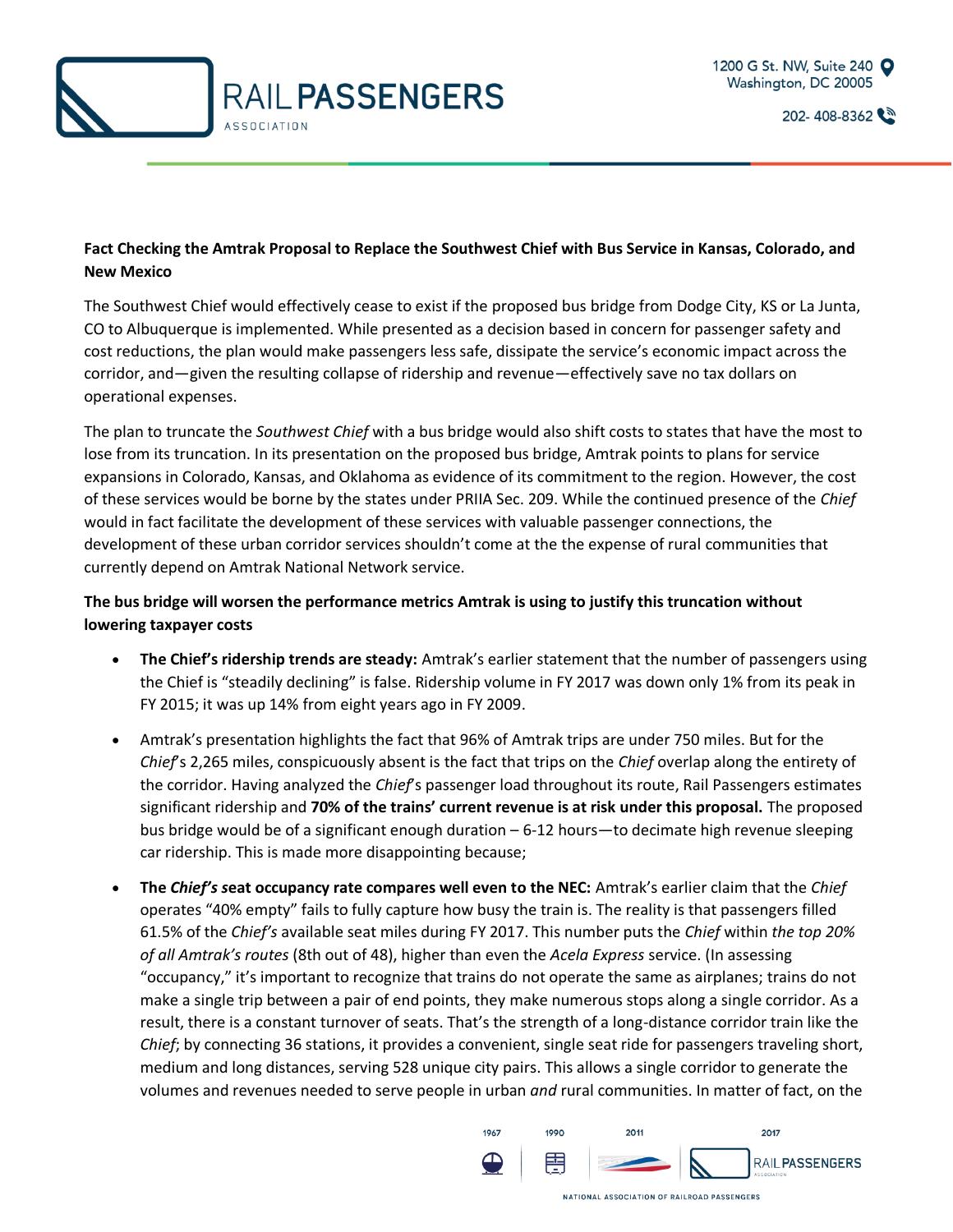



202-408-8362

more heavily traveled segments of the Chief's route, the number of passengers can be 90% or more of the available seats, causing "sold out" conditions for prospective passengers.)

• By using a Fully Allocated Cost methodology, Amtrak fails to fully capture the incremental cost of running the *Chief*. Had the railroad also employed Avoidable Cost methodology—as stipulated in the Consolidated Appropriations Act of 2005 (Public Law 108-447)—the cost would have been significantly lower. Rail Passengers' estimate, developed using concepts developed by the Volpe Transportation Center for Amtrak in 2009, suggests that **as much as 80% of the costs that Amtrak allocates to the** *Chief*  **may represent fixed costs for shared facilities and overhead**. These costs would not go away with the Chief's elimination and would instead be allocated to other routes.

## **Amtrak is asking its stakeholders for more, after reneging on a partnership it has repeatedly and publicly committed to over the course of multiple grant applications**

- States have already invested local funds in partnership with Amtrak: Colorado, Kansas, and New Mexico have all invested over \$9 million in state funds (\$6 million in previous TIGER grant applications with another \$3 million in the current round of TIGER grants), based upon an explicit agreement between Amtrak, Amtrak-served communities, and BNSF Railroad. For Amtrak to suddenly withdraw its support for the Chief in the middle of the preservation effort, without any opportunity for stakeholder input, constitutes a serious breach of trust.
- This sudden decision by Amtrak has stalled applications for additional infrastructure grants, including plans to apply for a share of the \$1.5 billion in grant funding offered through the Better Utilizing Investments to Leverage Development (BUILD) Transportation Discretionary Grants program. Given the BUILD program's emphasis on supporting rural transportation systems, it's safe to assume the Southwest Chief would have scored well.

## **The bus bridge will be less safe for passengers, less accessible to the public**

- Amtrak's justification of forcing passengers onto busses for lack of Positive Train Control will make them less safe; Busses have 3.04 accidents per million passenger miles, while intercity passenger trains only have 1.7, **over 40% fewer accidents mile for mile.**
- Amtrak has enjoyed considerable gains in ridership from the Accessibility Community, because Busses and trains are not equal options for these passengers. **Bus Bathrooms are in no way ADA compliant**, while accomodations can be made on Amtrak, a real factor for a 6-12 hour journey. Ingress and Egress issues are a significant area of risk addressed in the ADA, and multiple transfers increase the probability of injuries.